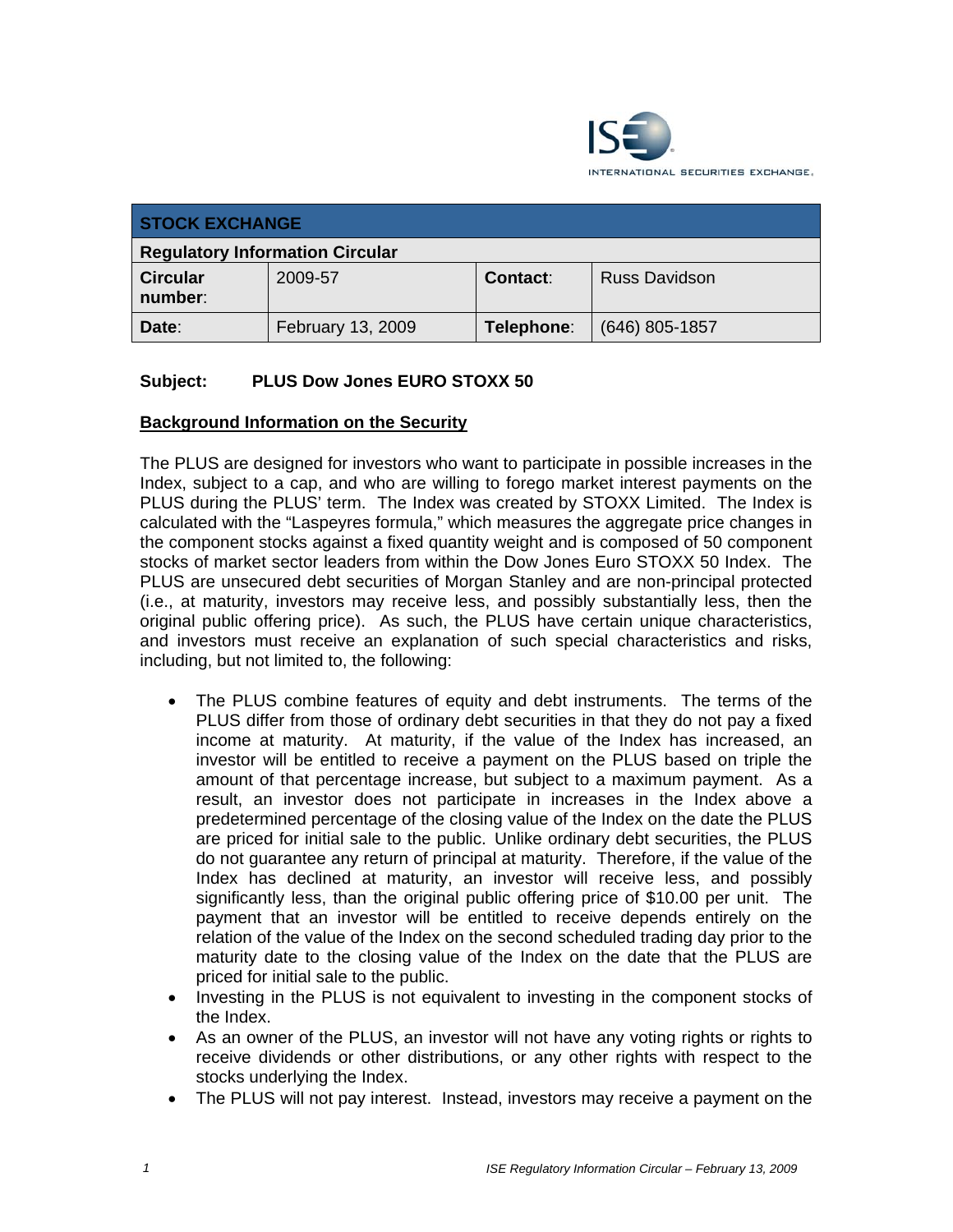PLUS at maturity, which may be more or less (and possibly significantly less) per share than the original public offering price of \$10.

#### **Other Important Information**

There can be no assurances as to how the PLUS will trade in the secondary market or whether such market will be liquid or illiquid. Securities with characteristics similar to the PLUS are unique securities, and there is currently no secondary market for the PLUS. The market value for the PLUS will be affected by a number of factors including, but not limited to:

- The value of the Index.
- The volatility of the Index.
- Interest and dividend yield rates in the market.
- The dividend rate on the stocks underlying the Index.
- Events that affect the stocks underlying the Index or stock markets generally that may affect the value of the Index.
- The time remaining until the PLUS mature.
- Morgan Stanley's creditworthiness.

Before an Equity Electronic Access Member ("Equity EAM") may recommend a transaction in the PLUS to a customer, the Equity EAM must have reasonable grounds for believing (and must reasonably believe) that the recommendation is suitable for such customer based on the facts disclosed by such customer as to his other security holdings and as to his financial situation and needs. An Equity EAM is required to make reasonable efforts to obtain information concerning the customer's financial status, tax status and investment objectives, and such other information used or considered reasonable by the member in making recommendations to the customer.

#### **Exchange Rules Applicable to Trading in the Shares**

The Shares are considered equity securities, thus rendering trading in the Shares subject to the Exchange's existing rules governing the trading of equity securities.

## **Trading Hours**

Trading in the shares on ISE is on a UTP basis and is subject to ISE equity trading rules. The shares will trade from 8:00 a.m. until 8:00 p.m. Eastern Time. Equity EAMs trading the shares during the Extended Market Sessions are exposed to the risk of the lack of the calculation or dissemination of underlying index value or intraday indicative value ("IIV"). For certain derivative securities products, an updated underlying index value or IIV may not be calculated or publicly disseminated in the Extended Market hours. Since the underlying index value and IIV are not calculated or widely disseminated during Extended Market hours, an investor who is unable to calculate implied values for certain derivative securities products during Extended Market hours may be at a disadvantage to market professionals.

## **Trading Halts**

ISE will halt trading in the Shares of a Trust in accordance with ISE Rule 2101(a)(2)(iii). The grounds for a halt under this Rule include a halt by the primary market because it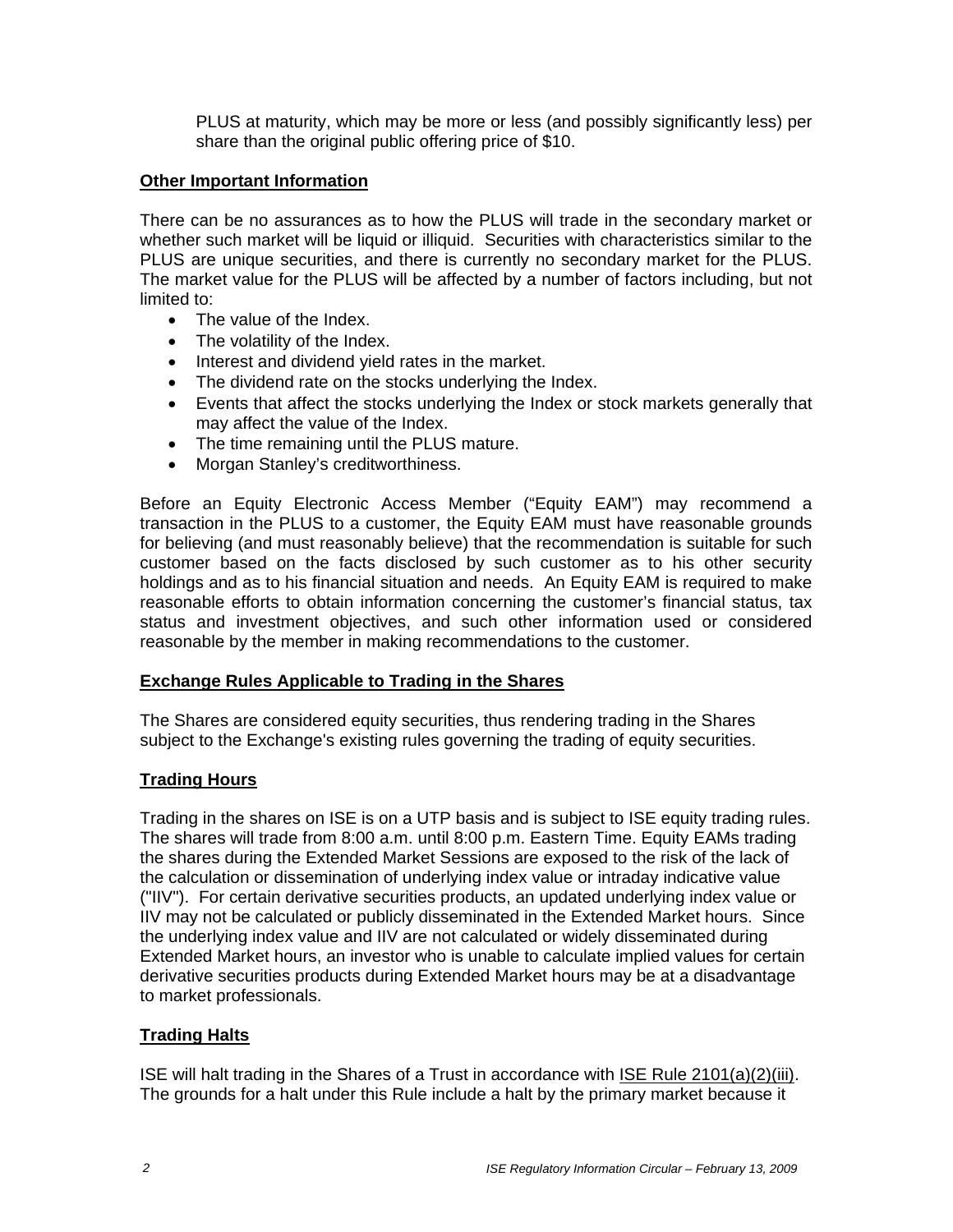stops trading the Shares and/or a halt because dissemination of the IIV or applicable currency spot price has ceased, or a halt for other regulatory reasons. In addition, ISE will stop trading the Shares of a Trust if the primary market de-lists the Shares.

#### **Delivery of a Prospectus**

Pursuant to federal securities laws, investors purchasing Shares must receive a prospectus prior to or concurrently with the confirmation of a transaction. Investors purchasing Shares directly from the Fund (by delivery of the Deposit Amount) must also receive a prospectus.

Prospectuses may be obtained through the Distributor or on the Fund's website. The Prospectus does not contain all of the information set forth in the registration statement (including the exhibits to the registration statement), parts of which have been omitted in accordance with the rules and regulations of the SEC. For further information about the Fund, please refer to the Trust's registration statement.

**This Regulatory Information Circular is not a statutory Prospectus. Equity EAMs should consult the Trust's Registration Statement, SAI, Prospectus and the Fund's website for relevant information.**